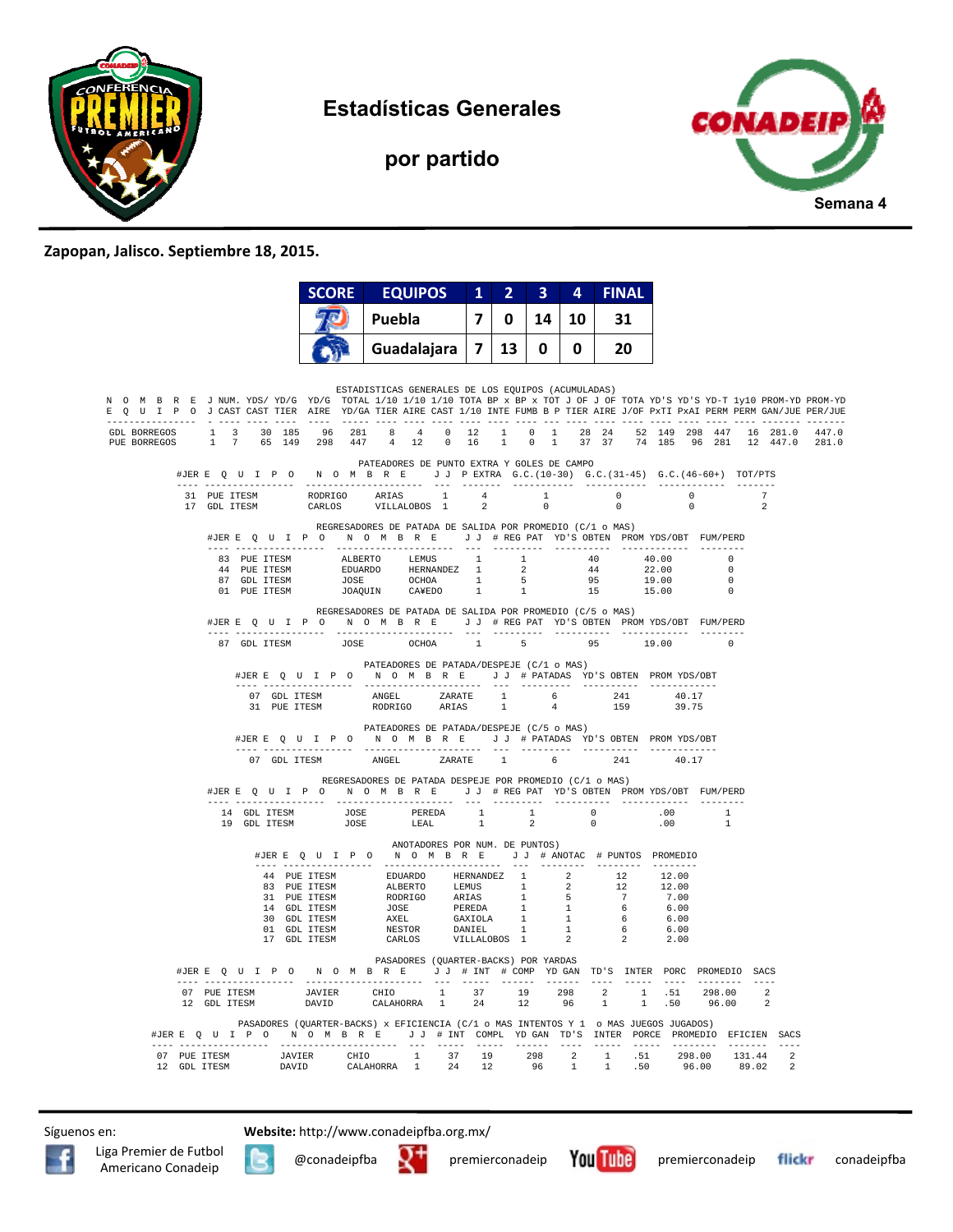



## **por partido**



|  |                              |  |              |  | RECEPTORES POR NUM DE RECEPCIONES                                                                                                                                                                                                                                                                                                                                                                                                                                             |                                                  |              |   |                                                                 |                |                                 |                                 |            |
|--|------------------------------|--|--------------|--|-------------------------------------------------------------------------------------------------------------------------------------------------------------------------------------------------------------------------------------------------------------------------------------------------------------------------------------------------------------------------------------------------------------------------------------------------------------------------------|--------------------------------------------------|--------------|---|-----------------------------------------------------------------|----------------|---------------------------------|---------------------------------|------------|
|  |                              |  |              |  | #JERE QUIPON OMBRE JJ #RECEPYD'S 1 y 10 TD'S PROMEDIO FUMBLES                                                                                                                                                                                                                                                                                                                                                                                                                 |                                                  |              |   |                                                                 |                |                                 |                                 |            |
|  | 02 PUE ITESM                 |  |              |  | $\begin{tabular}{cccccccc} \multicolumn{4}{c}{\textbf{DIEGO}} & {\textbf{VELEZ}} & \multicolumn{4}{c}{\textbf{DIEGO}} & {\textbf{VELEZ}} & \multicolumn{4}{c}{\textbf{DIEGO}} & {\textbf{VELEZ}} & \multicolumn{4}{c}{\textbf{DILR}} & \multicolumn{4}{c}{\textbf{DILR}} & \multicolumn{4}{c}{\textbf{DILR}} & \multicolumn{4}{c}{\textbf{DILR}} & \multicolumn{4}{c}{\textbf{DILR}} & \multicolumn{4}{c}{\textbf{DILR}} & \multicolumn{4}{c}{\textbf{DILR}} & \multicolumn{$ |                                                  |              |   |                                                                 |                |                                 |                                 |            |
|  | 83 PUE ITESM                 |  |              |  |                                                                                                                                                                                                                                                                                                                                                                                                                                                                               |                                                  |              |   |                                                                 |                |                                 |                                 |            |
|  | 04 PUE ITESM                 |  |              |  |                                                                                                                                                                                                                                                                                                                                                                                                                                                                               |                                                  |              |   |                                                                 |                |                                 |                                 |            |
|  | 13 GDL ITESM                 |  |              |  |                                                                                                                                                                                                                                                                                                                                                                                                                                                                               |                                                  |              |   |                                                                 |                |                                 |                                 |            |
|  | 01 GDL ITESM                 |  |              |  |                                                                                                                                                                                                                                                                                                                                                                                                                                                                               |                                                  |              |   |                                                                 |                |                                 |                                 |            |
|  | 31 PUE ITESM                 |  |              |  |                                                                                                                                                                                                                                                                                                                                                                                                                                                                               |                                                  |              |   |                                                                 |                |                                 |                                 |            |
|  | 13 PUE ITESM<br>87 GDL ITESM |  |              |  |                                                                                                                                                                                                                                                                                                                                                                                                                                                                               |                                                  |              |   |                                                                 |                |                                 |                                 |            |
|  | 19 GDL ITESM                 |  |              |  |                                                                                                                                                                                                                                                                                                                                                                                                                                                                               |                                                  |              |   |                                                                 |                |                                 |                                 |            |
|  | 28 PUE ITESM                 |  |              |  |                                                                                                                                                                                                                                                                                                                                                                                                                                                                               |                                                  |              |   |                                                                 |                |                                 |                                 |            |
|  | 30 GDL ITESM                 |  |              |  |                                                                                                                                                                                                                                                                                                                                                                                                                                                                               |                                                  |              |   |                                                                 |                |                                 |                                 |            |
|  | 14 GDL ITESM                 |  |              |  |                                                                                                                                                                                                                                                                                                                                                                                                                                                                               |                                                  |              |   |                                                                 |                |                                 |                                 |            |
|  |                              |  |              |  |                                                                                                                                                                                                                                                                                                                                                                                                                                                                               |                                                  |              |   |                                                                 |                |                                 |                                 |            |
|  |                              |  |              |  | CORREDORES DE BALON (POR YARDAS)                                                                                                                                                                                                                                                                                                                                                                                                                                              |                                                  |              |   |                                                                 |                |                                 |                                 |            |
|  |                              |  |              |  | #JERE QUIPONOMBRE JJ # ACARR YDOBTEN 1 y 10 LOG TDOBT PROMYDS FUMBLES                                                                                                                                                                                                                                                                                                                                                                                                         |                                                  |              |   |                                                                 |                |                                 |                                 |            |
|  |                              |  |              |  | 44 PUE ITESM EDUARDO HERNANDEZ 1 113<br>30 GDL ITESM AXEL GAXIOLA 1 3<br>23 GDL ITESM JOSE PEREDA 1 7<br>23 GDL ITESM MALTER PEREDA 1 7<br>29 GDL ITESM MALTER PEREDA 1 6<br>29 GDL ITESM RAYMUNDO TORRES 1 6<br>12 GDL ITESM RAYMUNDO TOR                                                                                                                                                                                                                                    |                                                  |              |   |                                                                 |                | $\overline{2}$                  |                                 | $^{\circ}$ |
|  |                              |  |              |  |                                                                                                                                                                                                                                                                                                                                                                                                                                                                               |                                                  |              |   |                                                                 |                | $\mathbf{1}$                    | $8.08$<br>$21.00$               | $\Omega$   |
|  |                              |  |              |  |                                                                                                                                                                                                                                                                                                                                                                                                                                                                               |                                                  |              |   | $\sim$ 2                                                        |                | $\frac{1}{1}$                   | 5.43                            | $^{\circ}$ |
|  |                              |  |              |  |                                                                                                                                                                                                                                                                                                                                                                                                                                                                               |                                                  |              |   | $\overline{0}$                                                  |                | $\overline{0}$                  | 6.40                            | $^{\circ}$ |
|  |                              |  |              |  |                                                                                                                                                                                                                                                                                                                                                                                                                                                                               | $\begin{array}{c} 5 \\ 4 \\ 6 \end{array}$       |              |   | $\overline{\mathbf{3}}$                                         |                | $\overline{0}$                  | 5.75                            | $\circ$    |
|  |                              |  |              |  |                                                                                                                                                                                                                                                                                                                                                                                                                                                                               |                                                  |              |   | 1                                                               |                | $\overline{\phantom{0}}$        | 3.83                            | $\circ$    |
|  |                              |  |              |  |                                                                                                                                                                                                                                                                                                                                                                                                                                                                               |                                                  |              |   |                                                                 |                | $\overline{0}$                  | 3.00                            | $\circ$    |
|  |                              |  |              |  |                                                                                                                                                                                                                                                                                                                                                                                                                                                                               | $\begin{array}{ccc} & 1 & \quad & 1 \end{array}$ |              |   | $\begin{array}{ccc} 21 & & 3 \\ 4 & & 0 \\ 4 & & 0 \end{array}$ |                | $\overline{0}$                  | 4.00<br>$0 \t 4.00$             | $^{\circ}$ |
|  | 45 GDL ITESM                 |  | CARLOS       |  | RIOS                                                                                                                                                                                                                                                                                                                                                                                                                                                                          |                                                  |              |   |                                                                 |                |                                 |                                 | 0          |
|  |                              |  |              |  | INTERCEPTORES DE PASES (POR # DE PASES INTECEPTADOS)<br>#JERE QUIPONOMBRE JJ # INT YD'S PROM                                                                                                                                                                                                                                                                                                                                                                                  |                                                  |              |   |                                                                 |                |                                 |                                 |            |
|  |                              |  |              |  |                                                                                                                                                                                                                                                                                                                                                                                                                                                                               |                                                  |              |   | ---- ----- ---- ----                                            |                |                                 |                                 |            |
|  |                              |  |              |  | 33 GDL ITESM MIGUEL MONTES 1 1 23 1.00                                                                                                                                                                                                                                                                                                                                                                                                                                        |                                                  |              |   |                                                                 |                |                                 |                                 |            |
|  |                              |  | 26 PUE ITESM |  | LUIS                                                                                                                                                                                                                                                                                                                                                                                                                                                                          | RIVERA                                           |              | 1 | 1                                                               | $0 \quad 1.00$ |                                 |                                 |            |
|  |                              |  |              |  |                                                                                                                                                                                                                                                                                                                                                                                                                                                                               |                                                  |              |   |                                                                 |                |                                 |                                 |            |
|  |                              |  |              |  | TACLEADORES (POR # DE TACLEADAS)                                                                                                                                                                                                                                                                                                                                                                                                                                              |                                                  |              |   |                                                                 |                |                                 |                                 |            |
|  |                              |  |              |  | #JERE OUIP ON OMBRE JJ # TACL # ATRA PROM FUM/RECU                                                                                                                                                                                                                                                                                                                                                                                                                            |                                                  |              |   |                                                                 |                |                                 |                                 |            |
|  |                              |  |              |  | $\begin{tabular}{cccccccc} {\tt \textcolor{red}{\bf 1.5} & {\tt \textcolor{red}{\bf 2.6} & {\tt \textcolor{red}{\bf 1.6} & {\tt \textcolor{red}{\bf 2.6} & {\tt \textcolor{red}{\bf 2.6} & {\tt \textcolor{red}{\bf 2.6} & {\tt \textcolor{red}{\bf 2.6} & {\tt \textcolor{red}{\bf 2.6} & {\tt \textcolor{red}{\bf 2.6} & {\tt \textcolor{red}{\bf 2.6} & {\tt \textcolor{red}{\bf 2.6} & {\tt \textcolor{red}{\bf 2.6} & {\tt \textcolor{red}{\bf 2.6} & {\tt \$            |                                                  |              |   |                                                                 |                | 8.00                            | $\overline{0}$                  |            |
|  |                              |  |              |  |                                                                                                                                                                                                                                                                                                                                                                                                                                                                               |                                                  |              |   |                                                                 |                | 8.00                            | $\Omega$                        |            |
|  |                              |  |              |  |                                                                                                                                                                                                                                                                                                                                                                                                                                                                               |                                                  |              |   | $\overline{0}$                                                  |                | 7.00                            | - 0                             |            |
|  |                              |  |              |  |                                                                                                                                                                                                                                                                                                                                                                                                                                                                               |                                                  |              |   |                                                                 |                | 6.00                            | $\Omega$                        |            |
|  |                              |  |              |  |                                                                                                                                                                                                                                                                                                                                                                                                                                                                               |                                                  |              |   |                                                                 |                | 6.00                            | -1                              |            |
|  |                              |  |              |  |                                                                                                                                                                                                                                                                                                                                                                                                                                                                               |                                                  |              |   |                                                                 |                | 5.00                            | - 0                             |            |
|  |                              |  |              |  |                                                                                                                                                                                                                                                                                                                                                                                                                                                                               |                                                  |              |   |                                                                 |                | 5.00                            | - 0                             |            |
|  |                              |  |              |  |                                                                                                                                                                                                                                                                                                                                                                                                                                                                               |                                                  |              |   |                                                                 |                | 5.00                            | - 0                             |            |
|  |                              |  |              |  |                                                                                                                                                                                                                                                                                                                                                                                                                                                                               |                                                  |              |   |                                                                 |                | 4.00                            | - 0                             |            |
|  |                              |  |              |  |                                                                                                                                                                                                                                                                                                                                                                                                                                                                               |                                                  |              |   |                                                                 |                | 4.00<br>4.00                    | . റ<br>$\overline{1}$           |            |
|  |                              |  |              |  |                                                                                                                                                                                                                                                                                                                                                                                                                                                                               |                                                  |              |   |                                                                 |                | 3.00                            | - 0                             |            |
|  |                              |  |              |  |                                                                                                                                                                                                                                                                                                                                                                                                                                                                               |                                                  |              |   |                                                                 |                | 3.00                            | $\overline{\phantom{0}}$        |            |
|  |                              |  |              |  |                                                                                                                                                                                                                                                                                                                                                                                                                                                                               |                                                  |              |   |                                                                 |                | 3.00                            | - 0                             |            |
|  |                              |  |              |  |                                                                                                                                                                                                                                                                                                                                                                                                                                                                               |                                                  |              |   |                                                                 |                | 3.00                            | - 0                             |            |
|  |                              |  |              |  |                                                                                                                                                                                                                                                                                                                                                                                                                                                                               |                                                  |              |   |                                                                 |                | 3.00                            | 0                               |            |
|  |                              |  |              |  |                                                                                                                                                                                                                                                                                                                                                                                                                                                                               |                                                  |              |   |                                                                 |                | 3.00                            | $\Omega$                        |            |
|  |                              |  |              |  |                                                                                                                                                                                                                                                                                                                                                                                                                                                                               |                                                  |              |   |                                                                 |                | 3.00                            | - 0                             |            |
|  |                              |  |              |  |                                                                                                                                                                                                                                                                                                                                                                                                                                                                               |                                                  |              |   |                                                                 |                | 2.00                            | - 0                             |            |
|  |                              |  |              |  |                                                                                                                                                                                                                                                                                                                                                                                                                                                                               |                                                  |              |   |                                                                 |                | 2.00                            | - 0                             |            |
|  |                              |  |              |  |                                                                                                                                                                                                                                                                                                                                                                                                                                                                               |                                                  |              |   |                                                                 |                | 2.00                            | 0                               |            |
|  |                              |  |              |  |                                                                                                                                                                                                                                                                                                                                                                                                                                                                               |                                                  |              |   |                                                                 |                | 1.00<br>1.00                    | $\overline{\phantom{0}}$<br>- 0 |            |
|  |                              |  |              |  |                                                                                                                                                                                                                                                                                                                                                                                                                                                                               |                                                  |              |   |                                                                 |                | 1.00                            | $\overline{0}$                  |            |
|  |                              |  |              |  |                                                                                                                                                                                                                                                                                                                                                                                                                                                                               |                                                  |              |   |                                                                 |                | 1.00                            | - 0                             |            |
|  |                              |  |              |  |                                                                                                                                                                                                                                                                                                                                                                                                                                                                               |                                                  |              |   | $\overline{0}$                                                  |                | 1.00                            | $\overline{\phantom{0}}$        |            |
|  |                              |  |              |  |                                                                                                                                                                                                                                                                                                                                                                                                                                                                               |                                                  |              |   |                                                                 |                |                                 | $\overline{\phantom{0}}$        |            |
|  |                              |  |              |  |                                                                                                                                                                                                                                                                                                                                                                                                                                                                               |                                                  |              |   |                                                                 |                | $1.00$<br>$1.00$                | $\Omega$                        |            |
|  |                              |  | 90 PUE ITESM |  | JOSE                                                                                                                                                                                                                                                                                                                                                                                                                                                                          | CAMPOS                                           | $\mathbf{1}$ | 1 | $\overline{\phantom{0}}$                                        |                | 1.00                            |                                 |            |
|  |                              |  |              |  |                                                                                                                                                                                                                                                                                                                                                                                                                                                                               |                                                  |              |   |                                                                 |                |                                 | $^{\circ}$                      |            |
|  |                              |  |              |  |                                                                                                                                                                                                                                                                                                                                                                                                                                                                               |                                                  |              |   |                                                                 |                |                                 | $\overline{1}$                  |            |
|  |                              |  |              |  |                                                                                                                                                                                                                                                                                                                                                                                                                                                                               |                                                  |              |   |                                                                 |                |                                 | $\overline{\phantom{0}}$        |            |
|  |                              |  |              |  |                                                                                                                                                                                                                                                                                                                                                                                                                                                                               |                                                  |              |   |                                                                 |                |                                 | $\circ$<br>$\Omega$             |            |
|  |                              |  |              |  |                                                                                                                                                                                                                                                                                                                                                                                                                                                                               |                                                  |              |   |                                                                 |                |                                 |                                 |            |
|  |                              |  |              |  |                                                                                                                                                                                                                                                                                                                                                                                                                                                                               |                                                  |              |   |                                                                 |                | $1.00$ 0<br>$1.00$ 0<br>$0.0$ 0 |                                 |            |
|  |                              |  |              |  |                                                                                                                                                                                                                                                                                                                                                                                                                                                                               |                                                  |              |   |                                                                 |                | 1.00                            | $\Omega$                        |            |
|  |                              |  |              |  |                                                                                                                                                                                                                                                                                                                                                                                                                                                                               |                                                  |              |   |                                                                 |                |                                 |                                 |            |
|  |                              |  |              |  | TACLEADORES (POR # DE SACS ATRAPADAS o CAPTURAS)                                                                                                                                                                                                                                                                                                                                                                                                                              |                                                  |              |   |                                                                 |                |                                 |                                 |            |
|  |                              |  |              |  | #JERE QUIPO NOMBRE JJ # TACL # ATRA PROM FUM/RECU                                                                                                                                                                                                                                                                                                                                                                                                                             |                                                  |              |   |                                                                 |                |                                 |                                 |            |
|  |                              |  |              |  |                                                                                                                                                                                                                                                                                                                                                                                                                                                                               |                                                  |              |   |                                                                 |                |                                 |                                 |            |
|  |                              |  |              |  |                                                                                                                                                                                                                                                                                                                                                                                                                                                                               |                                                  |              |   |                                                                 |                |                                 |                                 |            |
|  |                              |  |              |  |                                                                                                                                                                                                                                                                                                                                                                                                                                                                               |                                                  |              |   |                                                                 |                |                                 |                                 |            |
|  |                              |  |              |  |                                                                                                                                                                                                                                                                                                                                                                                                                                                                               |                                                  |              |   |                                                                 |                |                                 |                                 |            |

Síguenos en: **Website:** http://www.conadeipfba.org.mx/